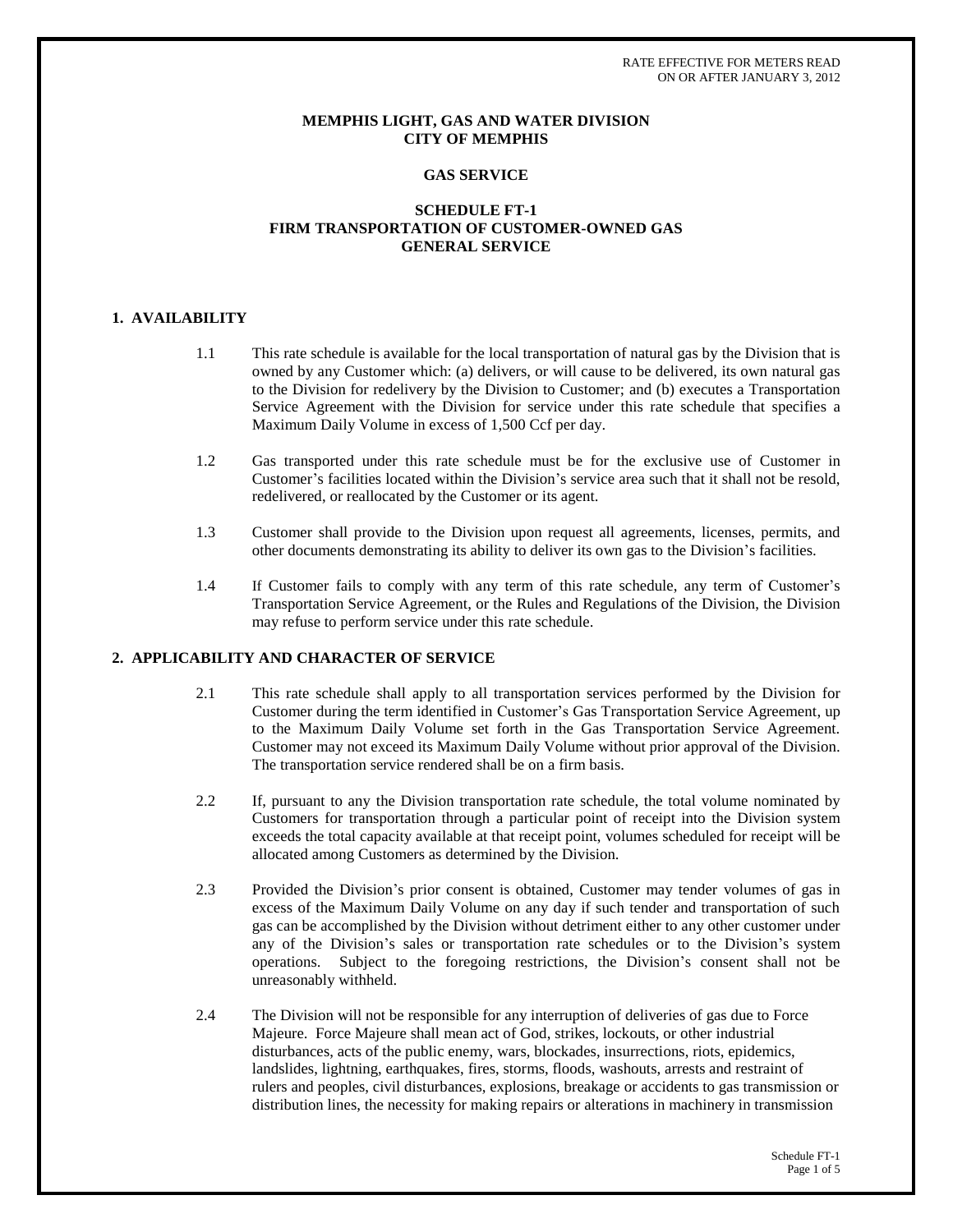and or distribution lines, changes in laws or regulations affecting the Division's gas transportation services not within the control of the Division, and which, by the exercise of reasonable care, the Division is unable to prevent or overcome, and whether occurring on the Division's distributing system or on the transmission lines by which gas is delivered to the Division. When Force Majeure occurs on the Division's system and the interruption of delivery of gas due to the Force Majeure is for a period of seventy-two (72) hours or longer, the Division will prorate the minimum bill for that part of the billing period in which delivery of gas was affected by Force Majeure and waive any associated imbalance charge.

- 2.5 In the event of a system emergency, the Division retains discretion to use Customer's gas to protect system integrity, provided that the Division returns the gas in kind and does not apply an imbalance charge as a result.
- **3. MONTHLY RATE** (Ccf equals 100 cubic feet)

 **SERVICE CHARGE:** \$1,500.00 per month, plus

#### **ALL GAS TRANSPORTED:**

First 200,000 Ccf per month @ \$0.063 per Ccf Volumes exceeding 200,000 Ccf per month @ \$0.005 per Ccf,

Plus all other appropriate charges invoiced to the Division by the delivering pipeline in connection with the transportation of gas on behalf of Customer.

## **4. MINIMUM BILL**

The minimum monthly bill shall equal the Service Charge.

# **5. PAYMENT**

The above rates are net, the gross rates being 5% higher. In the event the current monthly bill is not paid on or before the delinquent date shown on the bill, the gross rates shall apply.

# **6. SINGLE POINT DELIVERY AND JOINT SERVICE THROUGH ONE METER**

- 6.1 Service under this rate schedule shall be delivered to a single meter and at a single pressure. Service for the same Customer at other meters or at different pressures shall be separately metered and billed under a separate service agreement.
- 6.2 Customer shall install and maintain at its expense any equipment deemed necessary by the Division to provide service under this rate schedule, including, but not limited to, telephone lines and power outlets.
- 6.3 If a Customer receives service under more than one rate schedule at a meter, the volumes delivered under each rate schedule will be determined as provided in the Rules and Regulations of the Division. Further, at such a meter, if the Customer violates any Operational Flow Order, the Division may discontinue all services to that meter.

# **7. RECEIPT AND DELIVERY POINTS**

7.1 The Receipt Point(s) for all gas transported by the Division under this rate schedule shall be at a mutually agreeable interconnection between the Division facilities and the facilities of the pipeline(s) delivering gas to the Division.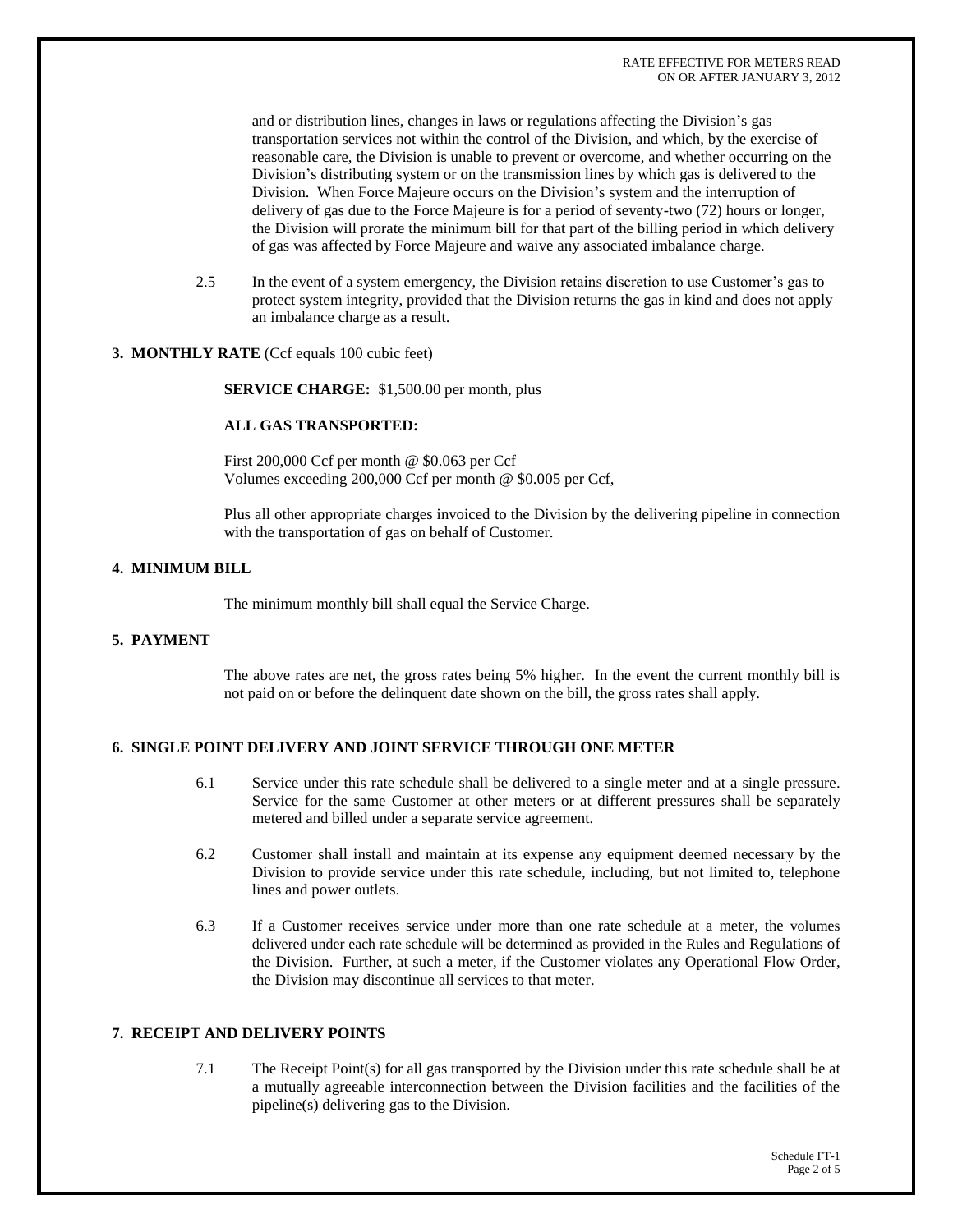- 7.2 The Delivery Point(s) for all gas transported by the Division under this rate schedule shall be a mutually agreeable interconnection between the Division's facilities and the facilities of Customer in MLGW's service area.
- 7.3 Customer shall deliver and receive gas in uniform volumes during any month and in uniform hourly volumes during any day with no significant fluctuation.

## **8. NOMINATIONS AND SCHEDULING**

- 8.1 Customer agrees to provide the Division in writing delivered by a method acceptable by MLGW, no later than two (2) business days prior to the beginning of each calendar month, a schedule showing the daily nominated volumes it desires to have transported by the Division that month unless otherwise agreed to in the Transportation Service Agreement. Such schedule will show the volumes of gas at Points of Receipt into MLGW's system. The total volume delivered to the Division shall not exceed the Maximum Daily Volume unless advance agreement is obtained from the Division.
- 8.2 Customer may alter the schedule of daily volumes during the calendar month provided such alteration is received by the Division before the nomination deadlines of the interstate pipeline that delivers the Customer's gas to the Receipt Point.
- 8.3 The Division reserves the right, at any time, to require Customer to modify its nominations to meet minimum flow requirements or correct any imbalance if, in the Division's sole judgment, system conditions warrant such a change. Customer shall be solely responsible for any imbalance penalties occurring on the delivering pipeline system for its own account.

## **9. BALANCING AND PENALTIES**

## 9.1 Operational Flow Orders

The Division shall have the right to issue Operational Flow Orders (OFOs) as specified in this Section which require actions in order to alleviate conditions which threaten the integrity of the Division's system, to maintain system operations at the pressures required to provide an efficient and reliable service, to have adequate gas supplies in the system, to maintain service to Customers, to maintain proper storage inventory levels, to maintain the system balance, or other considerations deemed necessary in the Division's sole judgment.

Notice of an OFO shall identify the time the OFO will become effective and state the estimated duration of the OFO (or, if unknown, that the OFO is indefinite). Verbal notice by telephone from the Division's dispatcher or such other notice as deemed necessary by MLGW to the Customer or his authorized agent shall be deemed to be proper notice of an OFO.

All volumes tendered to the Division at a Receipt Point and/or taken by the Customer at a Delivery Point in violation of an OFO shall constitute unauthorized receipts or deliveries. In such event, the Customer shall pay an additional charge of \$1.50 per Ccf on such volumes up to plus or minus 110% of the volumes specified by the OFO. For any volumes exceeding that 10% tolerance level, Customer shall pay instead an additional charge of \$6.00 per Ccf. These charges are in addition to any imbalance charge that a Customer may incur.

Compliance with OFOs, as well as the other terms and conditions of rate schedules, rules, and regulations, is essential to Division's ability to provide deliveries and services under all rate schedules. A failure by one or more Customers to comply with an OFO may affect the Division's ability to provide such deliveries and services. In such event and in addition to other provisions hereof and not in lieu of any other remedies available in law or at equity, Division will, except for negligence, undue discrimination, or willful misconduct, have no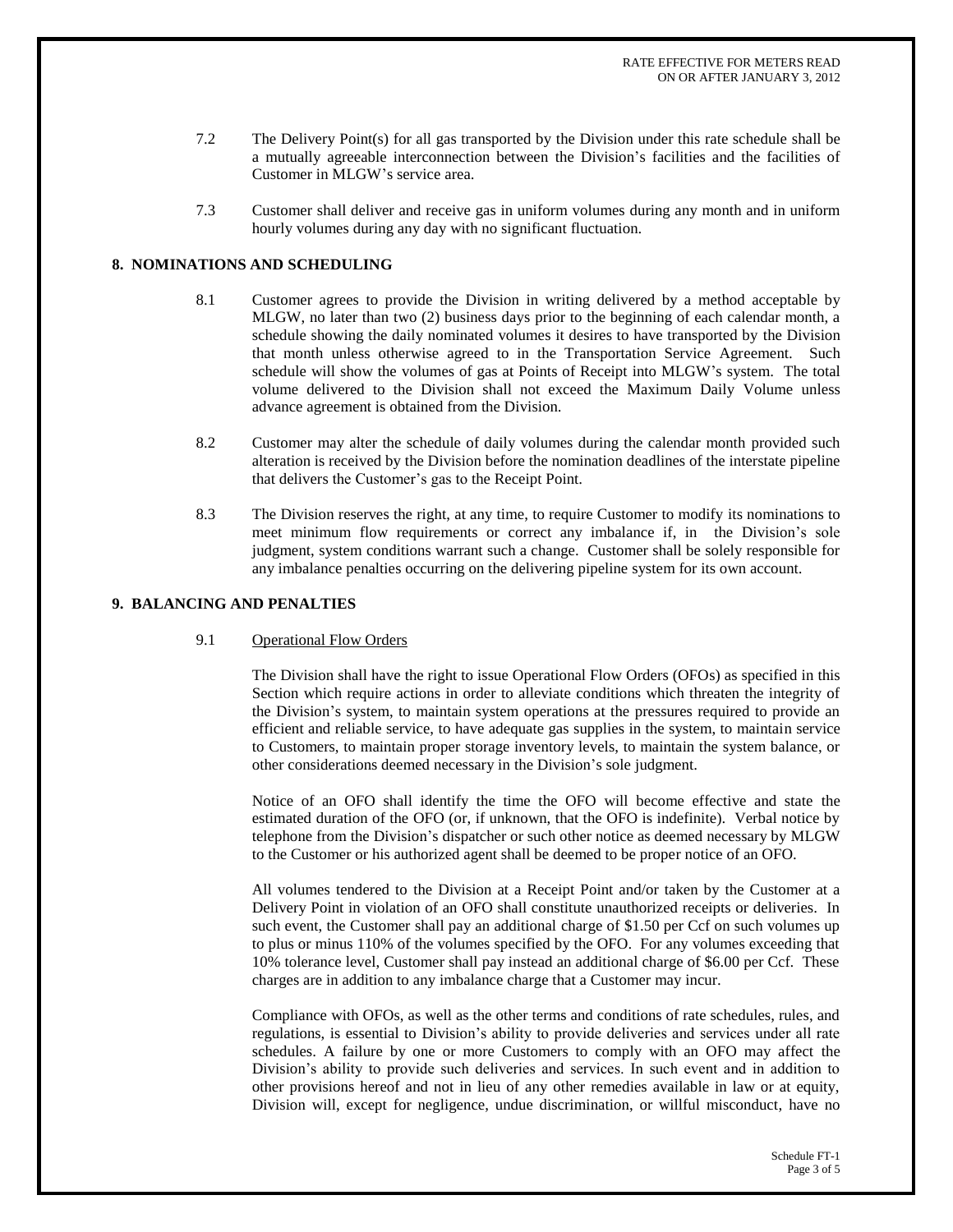liability or responsibility for its inability to provide deliveries and services and will be indemnified and held harmless against any claims related to such failure to provide deliveries and services by the Customer(s) failing to comply with this rate schedule. Customers will be exempt from penalties or charges on imbalances that result from complying with an OFO.

#### 9.2 Daily Balancing

The Daily Scheduling Variance shall mean the difference between scheduled daily volumes to the Receipt Point(s) on behalf of a transporting customer and actual daily volumes taken by the Customer at the Delivery Point(s). When the Daily Scheduling Variance is within plus or minus 10% of the daily scheduled volumes, there shall be no daily balancing penalties. On each day where the Daily Scheduling Variance exceeds plus or minus 10% of daily scheduled volumes, a charge of \$0.0167 per Ccf shall be assessed on all volumes in excess of the plus or minus 10% tolerance.

#### 9.3 Monthly Balancing

Customer shall maintain a concurrent balance between scheduled volumes of gas and volumes of gas actually taken by the Customer each month. If Customer does not maintain a concurrent balance between volumes of gas scheduled and volumes of gas taken, the resulting imbalance shall be cashed out to eliminate imbalances accumulated during the month. All imbalances accrued by Customer under this rate schedule shall be resolved on a monthly basis pursuant to the provisions herein.

For monthly imbalances where volumes taken by the Customer exceed scheduled deliveries to the Receipt Point(s) on behalf of the Customer, Customer shall pay the Division based on the accumulated sum of the results of the formulas listed below:

| Factor |
|--------|
|        |
| 1.00   |
| 1.10   |
| 1.20   |
| 1.30   |
| 1.40   |
| 1.50   |
|        |

The amount due to the Division shall be determined by multiplying the imbalance level factor by the Index Price and then multiplying that dollar amount by the volumes within each corresponding imbalance level. In addition, the Customer shall pay the Division an amount for upstream transportation charges equal to the total imbalance volume multiplied by the currently effective maximum interstate pipeline transportation rates that serve the Memphis city gate specified in the corresponding rate schedule stated at the 100% load factor maximum rate equivalent, including all fuel and other applicable surcharges.

For monthly imbalances where scheduled receipts to the Receipt Point $(s)$  on behalf of the Customer exceed volumes taken by the Customer, the Division shall purchase from the Customer the excess receipts. The Division shall pay the Customer based on the accumulated sum of the results of the formulas listed below: